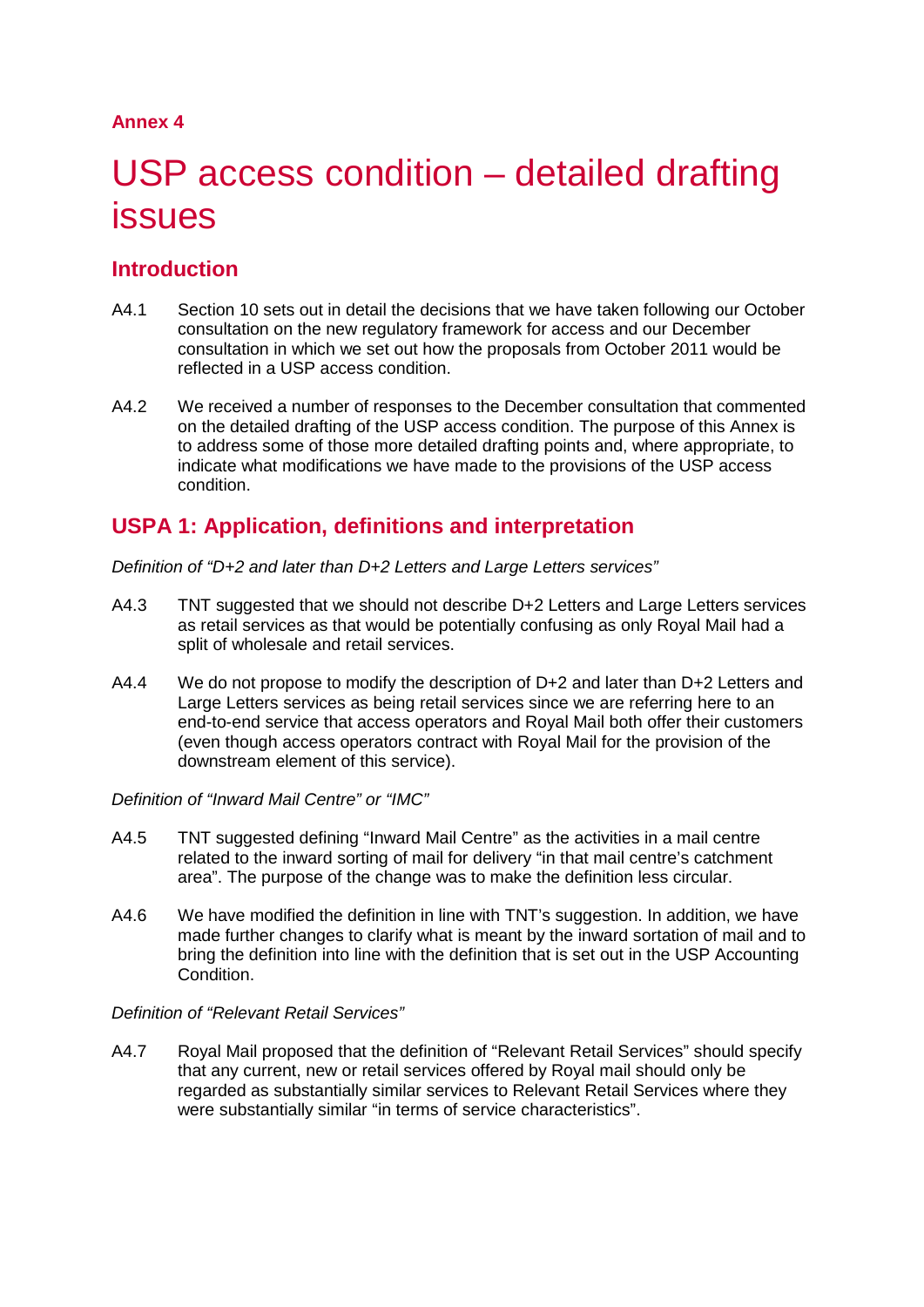A4.8 We reject Royal Mail's proposed clarification. Service characteristics is one of a number of factors that Ofcom might take into account in determining whether a service is substantially similar to a Relevant Retail Service.

#### *Definition of "Working day"*

- A4.9 Royal Mail suggested that the term "public holiday" that is referred to in the definition of "working day" should itself be defined and that the definition should be consistent with that used in other conditions.
- A4.10 We have now included a definition of "public holiday" in USPA 1.3 which is consistent with the definition in the DUSP Conditions and in the universal service postal order.

## **USPA 2: Requirement to provide D+2 Access on reasonable request**

- A4.11 TNT argued that we should delete "reasonably" from USPA 2.1 as Royal Mail should not be able to refuse to accept a request for D+2 Access on the basis that a request is unreasonable.
- A4.12 We do not consider that it is appropriate to delete "reasonably" from USPA 2.1. There may be circumstances in which it is appropriate for Royal Mail to refuse a request, for example, where the applicant has failed to provide the requisite information. Furthermore, the provision as drafted is consistent with access conditions under the Communications Act 2003. We do not consider that there is any reason to impose a stricter requirement to offer access on Royal Mail than we have done in the telecommunications sector.

## **USPA 5: Requirement not to unduly discriminate and restriction on use of information obtained in connection with giving access**

- A4.13 TNT proposed modifying USPA 5.2 (which was USPA 4.2 in the proposed USP access condition that was published in the December consultation) so that the Universal Service Provider would be deemed to have shown undue discrimination "in the absence of contrary evidence" if it "favours an activity carried on by it or it favours any other person or a particular description of persons so as to place at a competitive disadvantage any person competing with the Universal Service Provider or such other person".
- A4.14 TNT proposed this change because it regarded the right to deem there to be undue discrimination set out in the draft USPA 5.2 to be welcome but too conditional. TNT was also concerned that Royal Mail might not just favour its own business, but also the business of third parties or particular customers, e.g. those who might be less inclined to compete downstream/used downstream services.
- A4.15 We have not made any of TNT's proposed changes. First, we do not consider that it is appropriate to deem the Universal Service Provider to have discriminated unduly merely in the absence of contrary evidence.
- A4.16 Secondly, while we agree with TNT that undue discrimination might arise if the Universal Service Provider favoured another person in order to place at a competitive disadvantage any person competing with the Universal Service